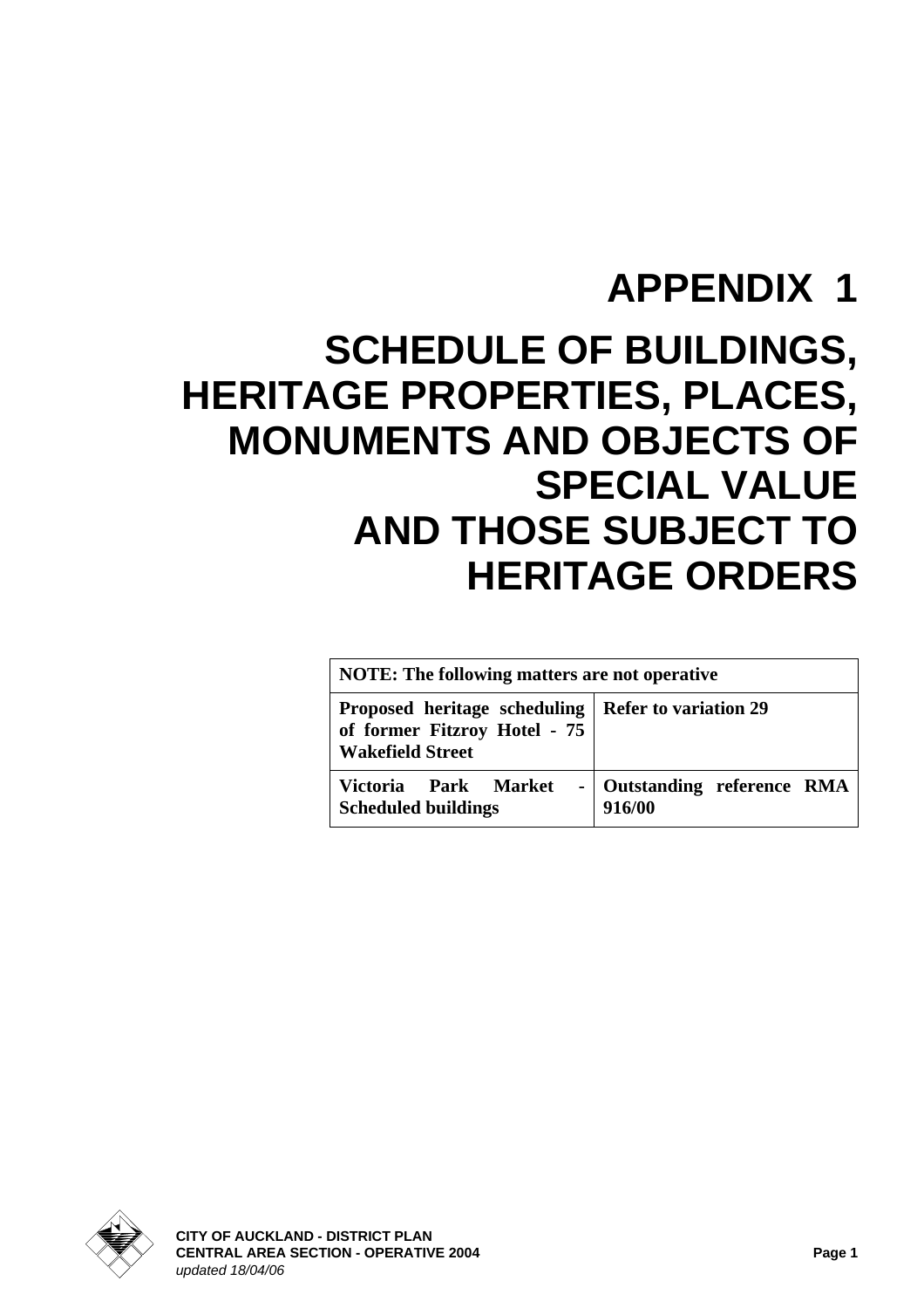**APPENDIX 1**

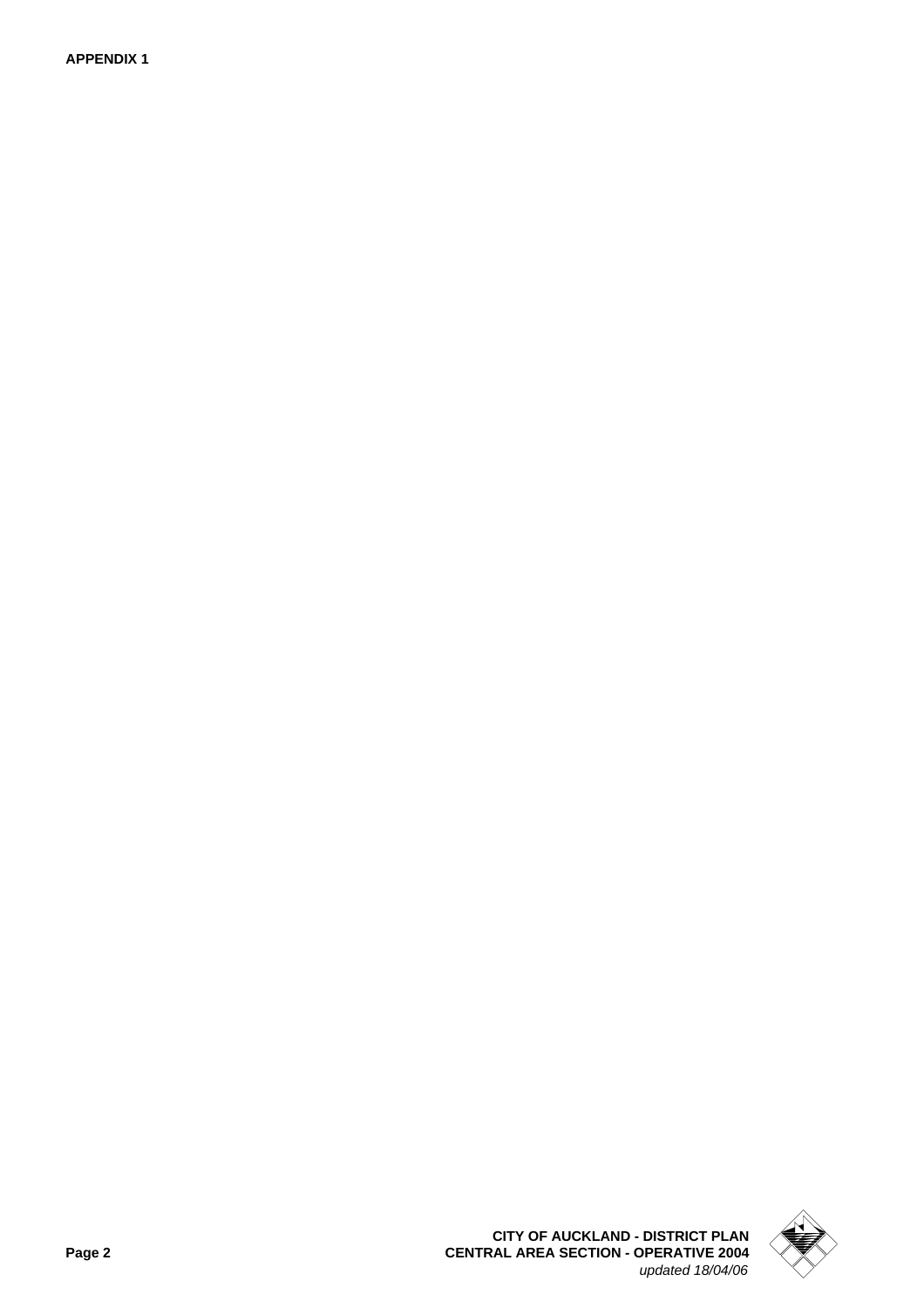## **SCHEDULE OF BUILDINGS, HERITAGE PROPERTIES, PLACES, MONUMENTS AND OBJECTS OF SPECIAL VALUE, AND THOSE SUBJECT TO HERITAGE ORDERS**

| <b>ABBREVIATIONS</b>  |                                                                                       |
|-----------------------|---------------------------------------------------------------------------------------|
|                       |                                                                                       |
| <b>DEFINITIONS</b>    |                                                                                       |
| <b>REGISTER</b>       | THE NEW ZEALAND HISTORIC PLACES TRUST                                                 |
| <b>SCHEDULE A:</b>    | <b>BUILDINGS, HERITAGE PROPERTIES OR</b>                                              |
| <b>SCHEDULE A(1):</b> | <b>BUILDINGS, HERITAGE PROPERTIES OR PLACES</b><br>OF SPECIAL VALUE - SITE SURROUND   |
| <b>SCHEDULE A(2):</b> | <b>BUILDINGS, HERITAGE PROPERTIES OR</b><br><b>PLACES OF SPECIAL VALUE - INTERIOR</b> |
| <b>SCHEDULE B:</b>    | <b>MONUMENTS AND OBJECTS OF SPECIAL</b>                                               |
| <b>SCHEDULE B(1):</b> | <b>MONUMENTS AND OBJECTS OF SPECIAL</b><br><b>VALUE-SITE SURROUND DIMENSIONS 25</b>   |
| <b>SCHEDULE C:</b>    |                                                                                       |
| <b>SCHEDULE D:</b>    | <b>BUILDINGS FOR WHICH APPLICATION MAY</b><br><b>BE MADE TO OBTAIN HERITAGE FLOOR</b> |

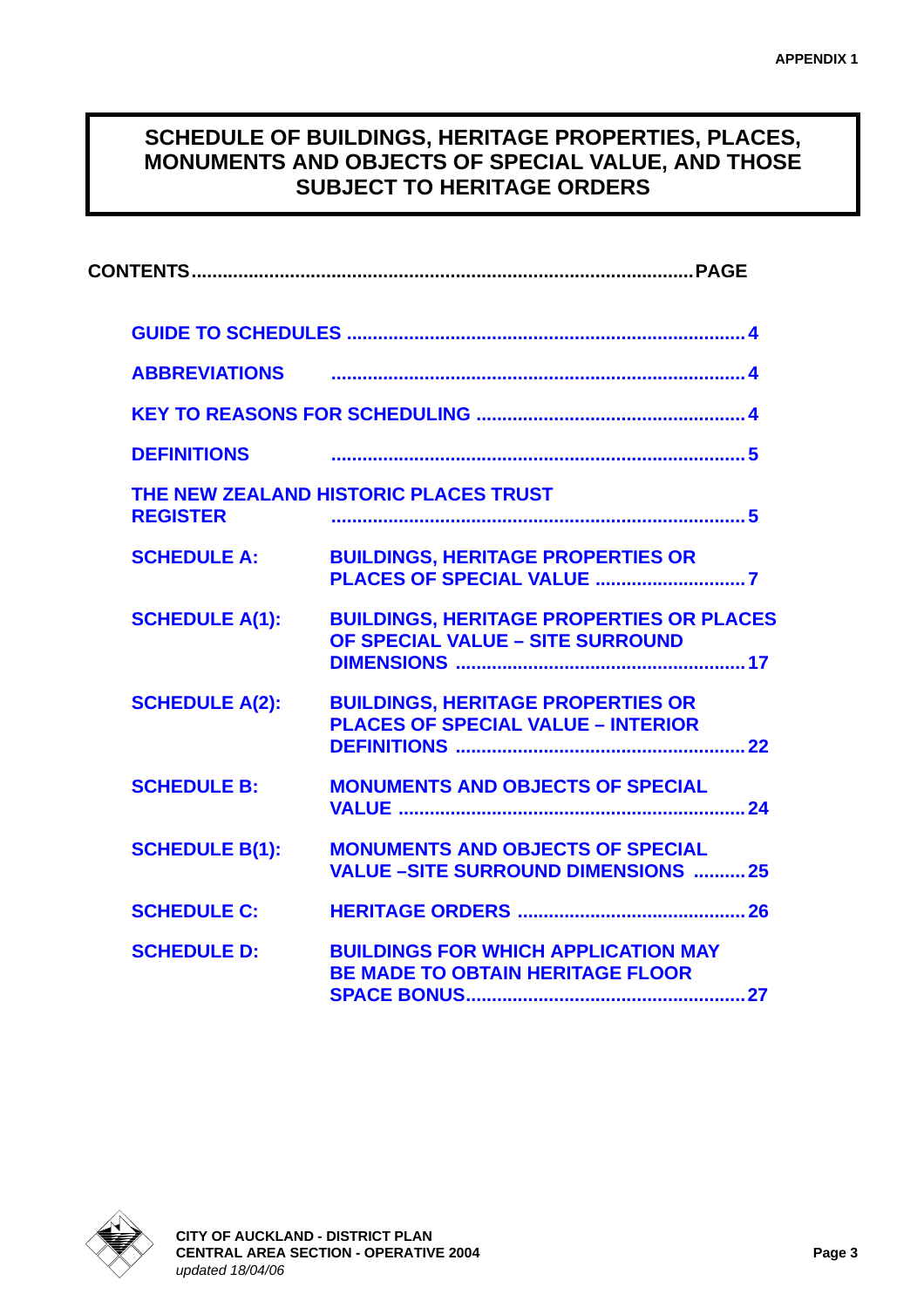## **GUIDE TO SCHEDULES**

<span id="page-3-0"></span>Any building, object, property or place which appears on this schedule includes all legal titles which comprise the location of the building, object, property, or place.

## **ABBREVIATIONS**

The following abbreviations are used in the Heritage Schedules:

Note: CAT = Category

INT = Interior as defined below

- = All original and/or reconstructed spaces, components and materials. ('RECONSTRUCTION' as per theICOMOs CHARTER means "to be built again in the original form using old or new material." [H1417-001]
- $\bullet^*$  = Specific descriptions as listed in Schedule A(2)
- $SUR = Site Surrounds as defined below$ 
	- $\bullet$  = Entire site as defined by boundaries of site(s) is scheduled.
	- $\bullet^*$  = The specific site surround dimensions of the item are listed in Schedule A(1).

### **KEY TO REASONS FOR SCHEDULING**

The schedule of heritage objects, features or places in the Central Area Section of the Auckland District Plan lists all categories in which the item is assessed to have some significance. These categories are coded in the "Reasons" column of the schedule as follows:

- a) A capital letter (eg, A, D, etc) denotes that the scheduled heritage object, feature or place scored significantly (i.e. above the median) in this category.
- b) A lower case letter (eg, a, d, etc) denotes that the scheduled heritage object, feature or place has scored moderately (ie, below the median) in this category.

#### **The subject of each category of heritage object, feature or place is as follows:**

#### **Physical Characteristics**

- **A/a** Style **B/b** Construction **C/c** Age **D/d** Architect/Designer/Originator **E/e** Design **F/f** Interior **History: People/Events/Associations**
- **G/g** Personnel
- **H/h** Events
- **I/i** Social Context

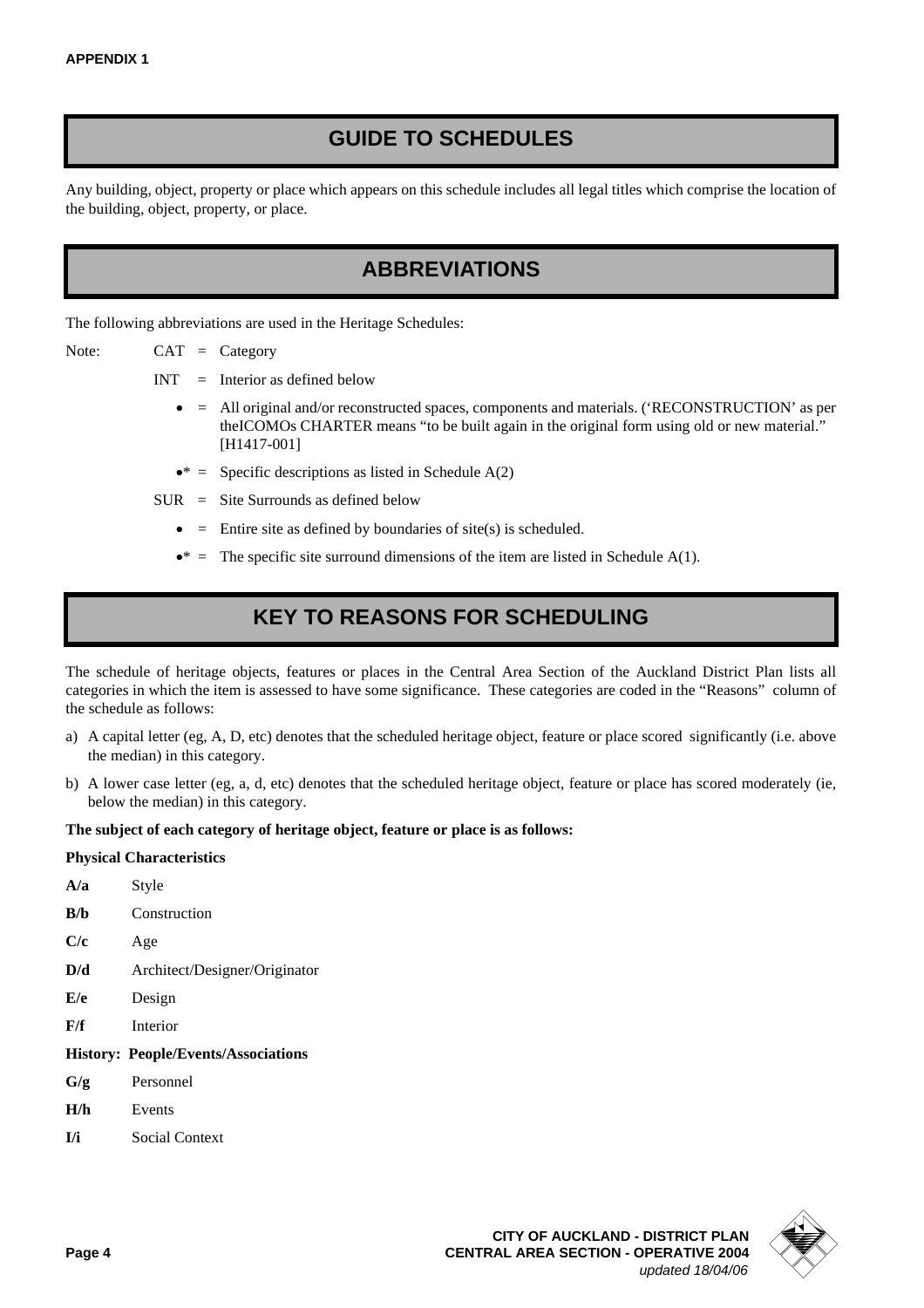#### <span id="page-4-0"></span>**Environment**

**J/j** Continuity **K/k** Physical Context (setting) **L/l** Landmark Quality **M/m** Group Significance **Integrity N/n** Location

**O/o** Intactness

For an explanation of the categories, criteria for listing and rules refer Part 10.

## **DEFINITIONS**

#### **INTERIOR**

Includes the whole or any nominated part of the interior of a building, object or place (as set out in Schedules A and A2 in Appendix 1) which is particularly relevant or valuable in demonstrating the heritage significance of a place, the alteration of which would detract from the inherent heritage significance and value of the place. Such items will be spaces, components and materials, all finishes and fixtures (but excluding unattached items such as furniture) which are original to the place and/ or identifiable as having significant heritage value. Such items may be identified in an approved Conservation Plan or Heritage Inventory, and policies for future conservation, adaptation, and preservation identified in these documents shall apply.

#### **SITE SURROUNDS**

Site surrounds includes all the curtilage of the place which may be a part of the original design or which has developed in a manner which complements the place, the removal of which would detract from the inherent heritage significance and value. Site surround include all those things, such as trees, gardens, buildings and structures that are part of the heritage significance of the place and are located within the areas described above.

Unless otherwise specified in the Schedule in Appendix 1 as including additional lots, or part(s) of lots, site surrounds include all land within the title boundary.

Such otherwise specified dimensions and limits for some specific heritage places are included in the schedule in Appendix 1. The existence of such specific dimensions are indicated by an asterisk alongside the dot in the "surrounds" column and are detailed in the supplementary list.

## **THE NEW ZEALAND HISTORIC PLACES TRUST REGISTER**

This schedule is not the same as the New Zealand Historic Places Register for Auckland. It is a separate but parallel protection process. The District Plan list is in response to the Resource Management Act 1991, and the New Zealand Historic Places Register is in response to the Historic Places Act 1993. Since a heritage place may appear in either or both lists, care should be taken to ascertain and fulfil any obligations deriving from the place being included in either or both lists.

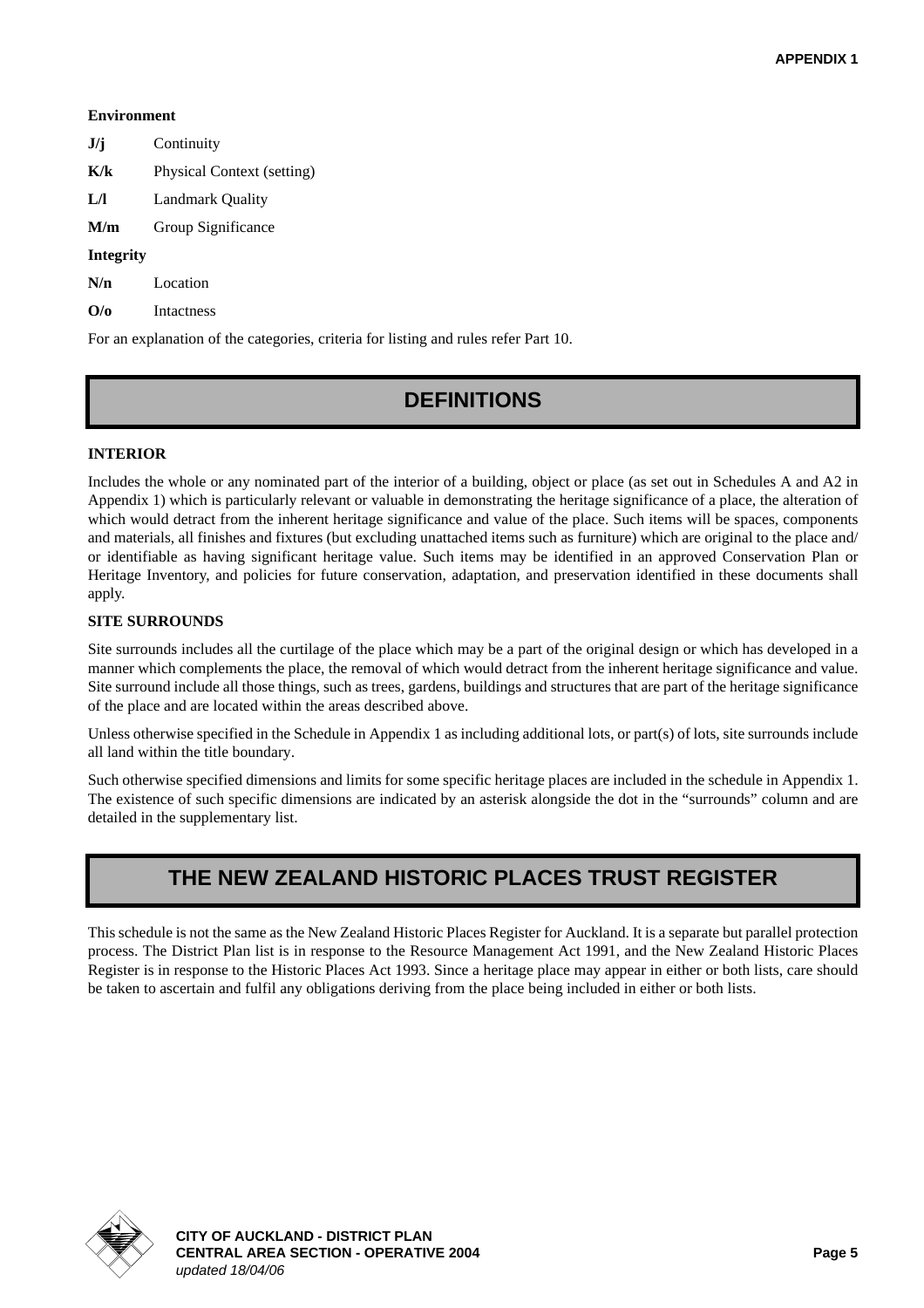Note 1:

#### **THIS SCHEDULE DOES NOT INCLUDE PROTECTED ITEMS IN THE ISTHMUS OR THE HAURAKI GULF ISLANDS**

The location of the centre of the symbol representing a scheduled heritage object, feature or place on the Central Area Section of the Auckland District Plan special limitation maps, represents the general location of the centre of the item. However it should be noted that the full extent of the item may extend to sites other than that on which the symbols appear.

Any extended address (eg, Chancery Street 002-008 includes, all the street numbers between those given, on the same side of the street - ie, 002 - 008 includes 002, 004, 006, and 008.

Where appropriate, the scheduled item is identified by its original description, followed in brackets by any subsequent or current descriptions with the applicable dates.

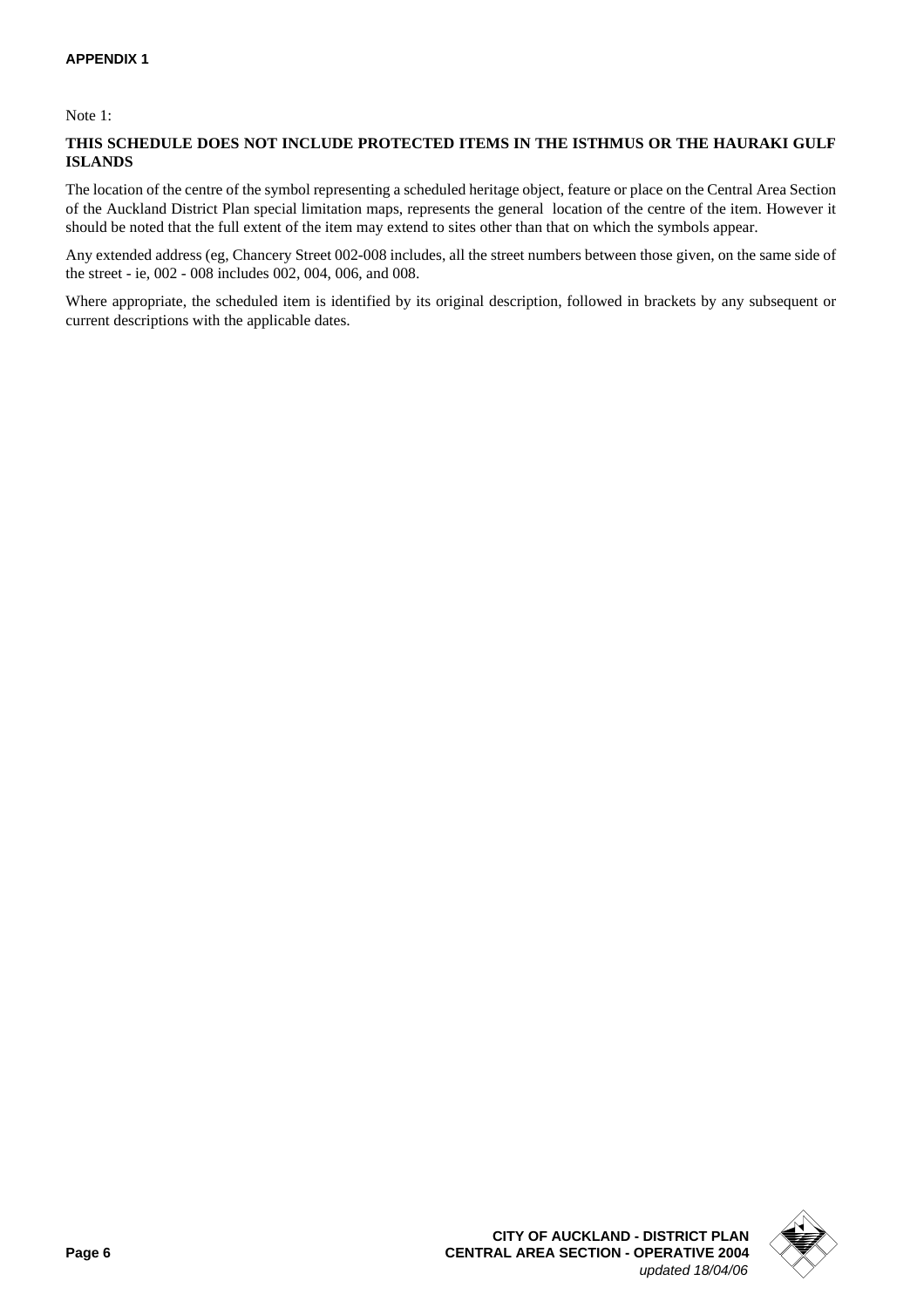## <span id="page-6-0"></span>**SCHEDULE A: BUILDINGS, HERITAGE PROPERTIES OR PLACES OF SPECIAL VALUE**  7

| <b>ADDRESS</b>                                              | <b>REF</b><br>N <sub>O</sub> | <b>SCHEDULED ITEM</b>                                                                                                                                                                    | <b>CAT</b>   | <b>INT</b> | <b>SUR</b>  | <b>REASONS</b>                      |
|-------------------------------------------------------------|------------------------------|------------------------------------------------------------------------------------------------------------------------------------------------------------------------------------------|--------------|------------|-------------|-------------------------------------|
| Airedale Street 0030-0032, City                             | 001                          | Two semidetached terrace<br>Houses (Commercial Use - 2004)                                                                                                                               | B            |            |             | A, B, c, e, F, i, k, l, N, o.       |
| Airedale Street 0087, City                                  | 002                          | ARA Lodge                                                                                                                                                                                | B            |            | $\bullet^*$ | A, D, e, f, i, k, l, O.             |
| Albert 003 & Fanshawe Street                                | 003                          | <b>West Plaza</b>                                                                                                                                                                        | $\mathbf B$  |            | $\bullet^*$ | a,d,E,J,L,N,O.                      |
| Albert Street 0061, City                                    | 004                          | Shakespeare Hotel                                                                                                                                                                        | B            |            |             | A, c, D, e, f, i, j, k, l, M, N, O. |
| Alfred Street 0004, City                                    | 007                          | House (AUSA reception 2004)                                                                                                                                                              | $\, {\bf B}$ |            | $\bullet^*$ | A, C, E, f, g, J, K, l, m, N, O     |
| Alfred Street 0008, City                                    | 008                          | Student Union Building,<br><b>Auckland University</b>                                                                                                                                    | $\, {\bf B}$ | $\bullet$  | $\bullet^*$ | A, D, E, f, i, j, k, N, O.          |
| Alten Road 0005, City, (and<br>Wynyard Street, 0001 corner) | 345                          | House (Classics and ancient<br>history 2004)                                                                                                                                             | $\, {\bf B}$ | $\bullet$  | $\bullet$   | a, C, f, i, j, K, m, N, O.          |
| Alten Road 0023, Grafton                                    | 009                          | House                                                                                                                                                                                    | A            | $\bullet$  | $\bullet$   | A, C, e, f, g, I, j, k, m, N, O     |
| Anzac Avenue 0152, City                                     | 011                          | <b>Berrisville Flats</b>                                                                                                                                                                 | $\, {\bf B}$ |            | $\bullet$   | A,D,e,f,i,j,k,m,N,O                 |
| Bankside Street 0001, City                                  | 012                          | Cottage                                                                                                                                                                                  | $\mathbf{A}$ | $\bullet$  | $\bullet$   | A,B,C,e,f,g,h,i,N,o.                |
| Beresford Square 0001, Newton                               | 084                          | <b>Pitt Street Fire Station</b><br>(Residential Accommodation<br>2004)                                                                                                                   | A            | $\bullet$  | $\bullet^*$ | A, c, D, E, f, i, J, k, l, m, N, O  |
| Beresford Square 0015-0023,<br>Newton                       | 015                          | <b>St.James Church</b> (Hopetoun<br>Alpha 2004)                                                                                                                                          | $\mathbf{A}$ | $\bullet$  | $\bullet^*$ | A,B,C,D,E,F,G,i,j,k,l,m,<br>N, O    |
| Britomart Place 0023, City                                  | 346                          | Worralls Building (Kiwi Tavern<br>2004)                                                                                                                                                  | $\, {\bf B}$ |            |             | A, c, d, E, i, j, M, N, o           |
| Chancery Street 0002-0008, City                             | 016                          | <b>Chancery Chambers</b>                                                                                                                                                                 | $\, {\bf B}$ | $\bullet$  |             | A,b,d,E,f,J,L,m,N,O.                |
| Courthouse Lane 0001, City                                  | 066                          | <b>Auckland Magistrates Court</b><br>(Metropolis foyer 2004)                                                                                                                             | $\mathbf{A}$ | $\bullet$  | $\bullet^*$ | A,B,c,D,E,I,K,L,N,o.                |
| Customs Street East 0010, City                              | 018                          | Barrington Building - Four<br>storeyed Customs Street East<br>Building - excluding ground floor<br>level Galway Street addition -<br>Customs Street frontage only                        | $\, {\bf B}$ |            |             | a, c, d, e, i, J, M, N, O           |
| Customs Street East 0014-0018,<br>City                      | 019                          | Columbus House (Sofrana House   B<br>2004) - Four storeyed Customs<br>Street East Building - excluding<br>ground floor level Galway Street<br>addition - Customs Street<br>frontage only |              |            |             | a, c, d, e, i, J, M, N, O           |
| Customs Street East 0022, City                              | 020                          | "Excelsior Block" - Remnant<br>portion - Customs Street frontage<br>only                                                                                                                 | $\, {\bf B}$ |            |             | a,c,e,g,i,J,M,N,o                   |

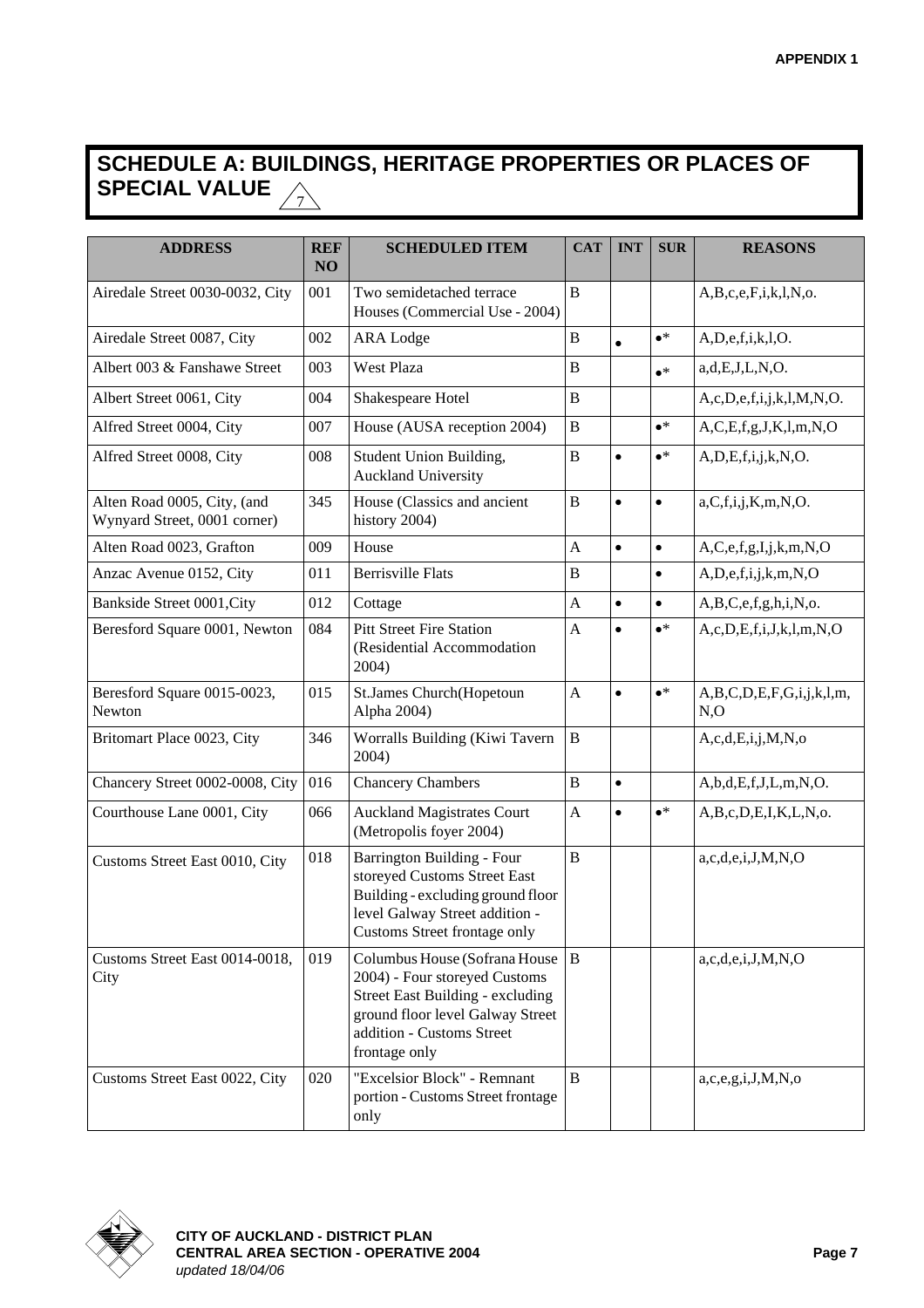| <b>ADDRESS</b>                                                     | <b>REF</b><br>NO | <b>SCHEDULED ITEM</b>                                                                                                                                                                                                                              | <b>CAT</b>     | <b>INT</b>  | <b>SUR</b>  | <b>REASONS</b>                   |
|--------------------------------------------------------------------|------------------|----------------------------------------------------------------------------------------------------------------------------------------------------------------------------------------------------------------------------------------------------|----------------|-------------|-------------|----------------------------------|
| Customs Street East 0024-0026,<br>City                             | 021              | Stanbeth House (Four storeyed<br>Customs Street East Building -<br>excluding four storeyed Galway<br>Street building)                                                                                                                              | $\, {\bf B}$   |             |             | a,c,e,g,i,J,M,N,O.               |
| Customs Street East 0030-0034,<br>City                             | 022              | Masonic Club / Buckland<br><b>Building (Customs St.Building</b><br>only - Four storeyed Customs<br><b>Street East Building - excluding</b><br>two storeyed and one storeyed<br>Galway Street Buildings)                                            | $\bf{B}$       |             |             | a, c, E, g, i, J, M, N, o        |
| Customs Street East 0036, City                                     | 023              | <b>Entrican Building (Australis</b><br><b>House 2004)</b>                                                                                                                                                                                          | $\mathbf{A}$   | $\bullet$   |             | A, c, d, E, f, g, J, l, M, N, O. |
| Customs Street East 0042, City                                     | 024              | Nathan Building (Commercial<br>Building 2004)                                                                                                                                                                                                      | $\mathbf{A}$   | $\bullet$   |             | A,c,d,E,f,G,i,J,M,N,O.           |
| Customs Street East 0055, City                                     | 025              | <b>Commercial Building</b><br>(Commercial Building 2004)                                                                                                                                                                                           | $\bf{B}$       |             |             | a, c, d, e, g, i, j, l, m, N, O. |
| Customs Street East 0069, City                                     | 026              | Britomart Hotel (Rose & Crown<br>Tavern 2004)                                                                                                                                                                                                      | $\bf{B}$       |             |             | a, C, e, f, i, J, M, N, O.       |
| Customs Street West 0012-0014,<br>City                             | 027              | Old Customs House (DFS<br>Galleria 2004)                                                                                                                                                                                                           | $\mathbf{A}$   | $\bullet$   | $\bullet^*$ | A, c, D, E, F, G, I, j, L, N, O. |
| Customs Street West 0086-0102,<br>City                             | 028              | <b>Tepid Baths</b>                                                                                                                                                                                                                                 | $\mathbf{A}$   | $\bullet$   |             | a,d,E,f,I,j,l,m,N,O.             |
| Drake Street 0002, City                                            | 030              | Freeman's Hotel (The Drake<br>2004)                                                                                                                                                                                                                | $\, {\bf B}$   | $\bullet$   | $\bullet^*$ | A, c, D, e, f, i, J, l, M, N, O. |
| Durham Lane 0009-0011, City                                        | 031              | <b>Bluestone Store (Commercial</b><br>Building 2004)                                                                                                                                                                                               | $\mathbf{A}$   | $\bullet$   |             | A, B, C, d, e, f, i, l, N, O.    |
| Eden Crescent 0003, City                                           | 032              | Eden Hall (Residential 2004)                                                                                                                                                                                                                       | $\overline{B}$ | $\bullet$   | $\bullet^*$ | A,d,E,F,i,k,m,N,O                |
| Elliot Street, City                                                | 033              | Smith and Caughey (Mahoney<br>Building) Facade and exterior<br>form and bulk within 10m of<br>Elliot Street frontage (This<br>schedule recognises the<br>continued use of the existing<br>Elliot Street vehicular access<br>locations to the site) | $\bf{B}$       | $\bullet^*$ |             | a, C, D, e, f, i, j, l, m, N, O  |
| Emily Place 0066-0070, City                                        | 035              | <b>Brooklyn Flats</b>                                                                                                                                                                                                                              | B              | $\bullet^*$ |             | A,d,e,j,l,m,O                    |
| Fanshawe Street 0030-0036, City                                    | 036              | Foster & Co. Building                                                                                                                                                                                                                              | $\, {\bf B}$   | $\bullet$   |             | A, c, E, F, I, J, K, l, N, O     |
| Federal Street 0182, City (Corner<br><b>Wellesley Street West)</b> | 186              | <b>Hampton Court (Apartments</b><br>2004)                                                                                                                                                                                                          | $\, {\bf B}$   | $\bullet^*$ |             | a,d,e,F,I,j,l,m,N,O              |
| Fort Street 0004, City (Corner<br>Queen Street)                    | 120              | Imperial Hotel (Retail 2004)                                                                                                                                                                                                                       | $\, {\bf B}$   |             |             | A, c, e, I, J, l, M, N, o        |
| Fort Street 0020, City                                             | 038              | <b>Wrights Building</b>                                                                                                                                                                                                                            | $\, {\bf B}$   | $\bullet$   |             | A,b,c,D,E,J,l,N,O                |
| Fort Street 0065, City                                             | 042              | Northern Roller Mills, (Original<br>Mill building, Building 1).                                                                                                                                                                                    | $\, {\bf B}$   |             |             | A, c, D, e, f, I, J, N, O        |
| Freyberg Place 0002, City                                          | 054              | Ellen Melville Hall (Include<br>sculpture by James Bowie)                                                                                                                                                                                          | $\, {\bf B}$   | $\bullet$   | $\bullet^*$ | a, D, E, F, G, I, 1, N, O        |

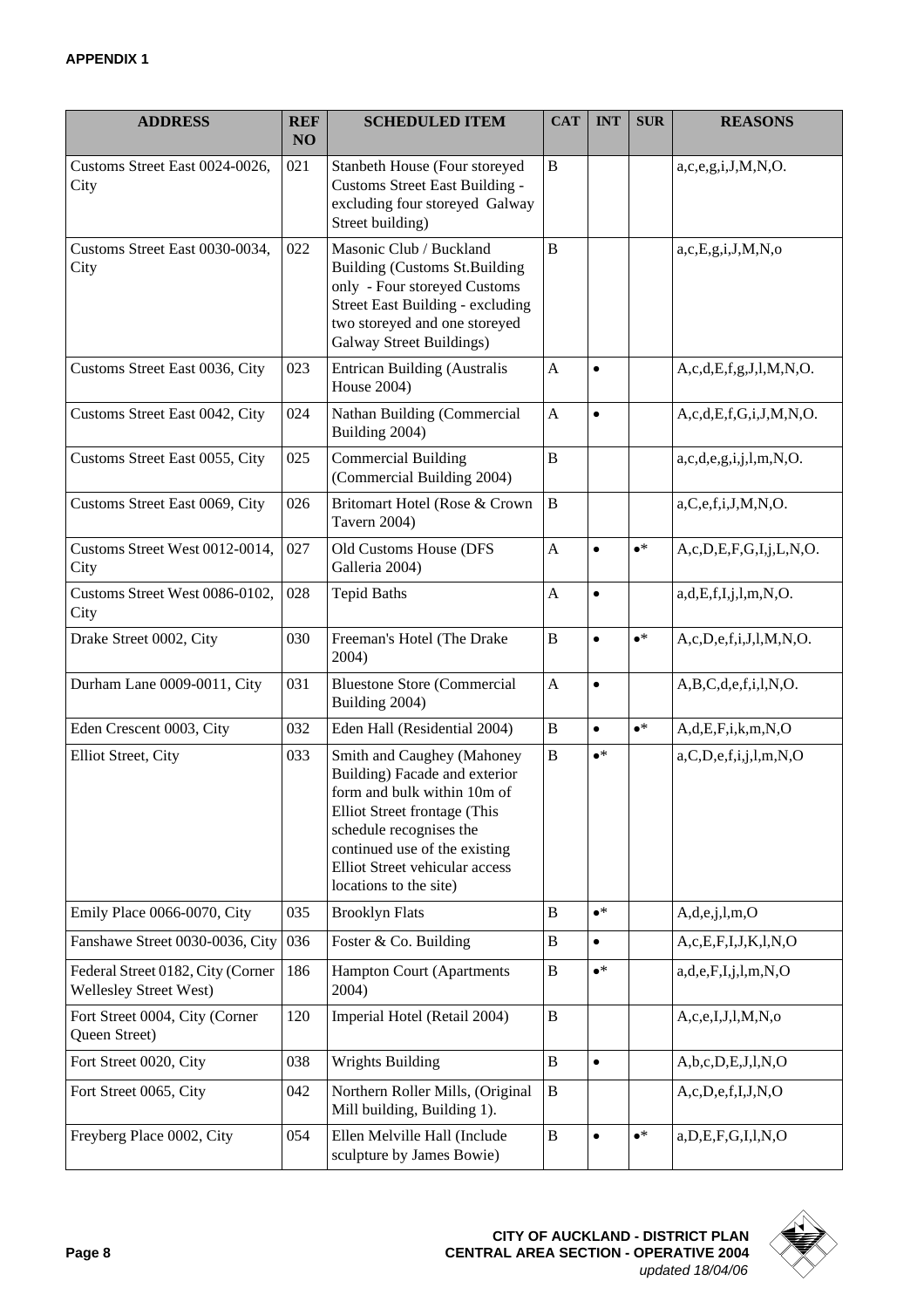| <b>ADDRESS</b>                                                                   | <b>REF</b><br>NO | <b>SCHEDULED ITEM</b>                                                                                         | <b>CAT</b>   | <b>INT</b>  | <b>SUR</b>     | <b>REASONS</b>                            |
|----------------------------------------------------------------------------------|------------------|---------------------------------------------------------------------------------------------------------------|--------------|-------------|----------------|-------------------------------------------|
| Grafton Road 0008, Grafton                                                       | 045              | House (Department of Germanic<br>Languages 2004)                                                              | $\, {\bf B}$ | $\bullet$   | $\bullet^*$    | A, c, d, E, f, J, k, l, m, N, O           |
| Grafton Road 0009, Grafton                                                       | 046              | <b>Commercial Building</b><br>(Archaeological Research<br>Building 2004)                                      | $\bf{B}$     |             | $\bullet^*$    | A, C, E, I, j, k, l, m, N, O              |
| Grafton Road 0010, Grafton                                                       | 047              | House (Political studies centre/<br>Pacific studies 2004)                                                     | B            | $\bullet$   | $\bullet^*$    | a, c, d, e, f, I, j, K, l, m, N, O        |
| Greys Avenue 0095-0113, City                                                     | 048              | <b>State Flats</b>                                                                                            | $\mathbf{A}$ | $\bullet^*$ | $\bullet^*$    | A,b,D,E,F,I,j,k,l,m,N,O.                  |
| Greys Avenue 0108-0116, City                                                     | 050              | Auckland Synagogue                                                                                            | $\mathbf{A}$ | $\bullet$   | $\bullet^*$    | A,b,d,E,F,g,I,j,l,N,O.                    |
| High Street 0018, City                                                           | 053              | A.Cleave and Co. Building<br>(Norfolk House 2004)                                                             | $\, {\bf B}$ |             |                | a,c,d,E,I,J,l,m,N,O                       |
| High Street 0047, City                                                           | 055              | Canterbury Arcade annexe<br>(Office Building 2004)                                                            | $\, {\bf B}$ |             |                | A, D, E, j, l, N, O                       |
| Quay Street 0204, City (Corner<br>Hobson Street 0001)                            | 057              | <b>Auckland Harbour Board</b><br>Workshops (Viaduct Quay 2004)<br>Refer Diagram 1 at the end of<br>Schedule A | $\mathbf{B}$ |             | $\bullet$      | A,d,e,I,J,K,L,m,N,o                       |
| Hobson Street 0119, City (Corner<br><b>Wellesley Street West)</b>                | 058              | Albion Hotel                                                                                                  | $\, {\bf B}$ |             |                | A, c, D, E, I, j, l, M, N, O.             |
| Hobson Street 0132, City (Corner<br>Wellesley Street West and<br>Federal Street) | 187              | St.Matthews in the City Church                                                                                | $\mathbf{A}$ | $\bullet$   | $\bullet$      | A,B,c,D,E,F,h,i,k,L,N,O.                  |
| Hobson Street 0157, City                                                         | 348              | Auckland Trades Hall (Tony Tay<br>Group 2004)                                                                 | $\, {\bf B}$ | $\bullet$   | $\bullet$      | a, B, c, D, E, f, H, I, j, l, N, O        |
| Karangahape Road 0111,<br>Newton                                                 | 350              | <b>Bank Buildings (Westpac Bank</b><br>2004)                                                                  | $\, {\bf B}$ |             |                | A,d,E,J,l,M,N,O                           |
| Karangahape Road 0183,<br>Newton                                                 | 059              | <b>St.Kevins Arcade</b>                                                                                       | $\bf{B}$     | $\bullet$   | $\bullet^\ast$ | a, D, E, F, J, K, l, M, N, O              |
| Karangahape Road 0184,<br>Newton                                                 | 060              | Rendells Building (Karangahape<br>Road buildings only -<br>Commercial food court 2004)                        | $\, {\bf B}$ |             |                | A,c,D,E,I,J,l,M,N,o                       |
| Karangahape Road 0211-0235,<br>Newton (Corner Pitt Street 0080-<br>0086)         | 061              | Pitt Street buildings (O'Malleys<br>Corner 2004)                                                              | $\, {\bf B}$ |             |                | A, c, E, I, J, L, M, N, o                 |
| Karangahape Road 0238,<br>Newton                                                 | 062              | George Courts Department Store   A<br>(George Court 2004)                                                     |              | $\bullet$   |                | A,B,d,E,f,G,I,J,l,M,N,o                   |
| Karangahape Road 0243,<br>Newton (Corner Pitt Street)                            | 063              | Naval and Family Hotel (Naval<br>and Family Tavern 2004)                                                      | $\, {\bf B}$ |             |                | A, c, E, I, j, k, M, N, o                 |
| Karangahape Road 0246 -0254,<br>Newton (Corner Mercury Lane<br>0003)             | 069              | Hallenstein Brothers Building<br>(HB Building 2004)                                                           | $\, {\bf B}$ |             |                | a,c,D,e,i,J,l,M,N,O.                      |
| Karangahape Road 0256,<br>Newton                                                 | 064              | Mercury Theatre entrance -<br>Norman Ng building (Brazil cafe<br>2004)                                        | $\, {\bf B}$ |             |                | A,d,e,f,I,l,M,N,o                         |
| Kitchener Street 0001, City                                                      | 065              | Old City Art Gallery / Library<br>(City Art Gallery 2004)                                                     | $\mathbf{A}$ | $\bullet$   | $\bullet^*$    | A, c, d, E, f, G, I, j, k, L, M, N,<br>O. |

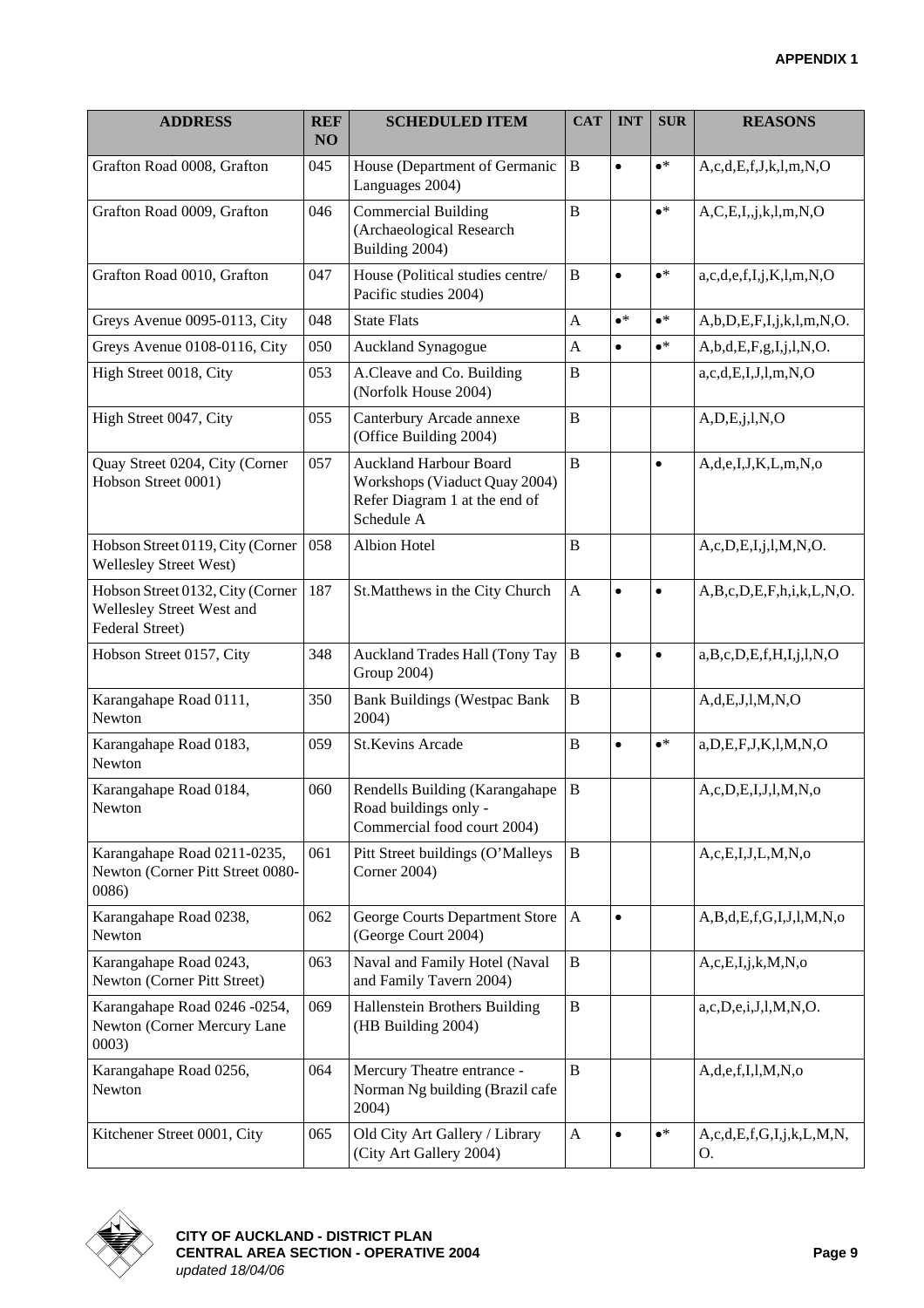| <b>ADDRESS</b>                                                    | <b>REF</b><br>N <sub>O</sub> | <b>SCHEDULED ITEM</b>                                                               | <b>CAT</b>     | <b>INT</b>  | <b>SUR</b>  | <b>REASONS</b>                                  |
|-------------------------------------------------------------------|------------------------------|-------------------------------------------------------------------------------------|----------------|-------------|-------------|-------------------------------------------------|
| Lorne Street 0066-0068, City                                      | 067                          | <b>Housing Corporation Building</b><br>(Senior College of NZ 2004)                  | $\, {\bf B}$   |             |             | A,b,d,E,i,L,N,O                                 |
| Mayoral Drive 0011, City                                          | 068                          | <b>Public Trust Building</b>                                                        | $\mathbf B$    | $\bullet$   |             | A,b,c,D,E,F,I,L,N,O                             |
| Mercury Lane 0009, Newton                                         | 070                          | Kings Theatre (Auckland City<br>Church 2004)                                        | $\mathbf{A}$   | $\bullet$   |             | a,c,D,E,I,J,l,m,N,O                             |
| Nelson Street 0052, City (Corner<br><b>Wellesley Street West)</b> | 073                          | Berlei Factory (Hotel 2004)                                                         | $\overline{B}$ |             |             | A,D,E,j,l,N,O                                   |
| O'Connell Street 0005, City                                       | 074                          | Alliance Insurance Co.<br>(Administrator House 2004)                                | $\bf{B}$       | $\bullet$   |             | a,b,D,E,i,j,l,m,N,O                             |
| Parliament Street 0003, City<br>(Corner Eden Crescent)            | 076                          | <b>Windsor Towers</b>                                                               | B              |             | $\bullet$   | a,d,e,f,J,L,M,N,O                               |
| Parliament Street 0005, City                                      | 077                          | <b>Westminster Court</b>                                                            | B              |             | $\bullet$   | a,d,e,F,J,l,M,N,O.                              |
| Parliament Street 0007, City                                      | 078                          | 'Braemar'                                                                           | B              | $\bullet^*$ |             | a,c,e,f,,j,k,l,M,N,O                            |
| Parliament Street 0009, City                                      | 079                          | Courtville Annexe Building,<br>Middle flats - 3 storey block                        | $\overline{B}$ | $\bullet^*$ | $\bullet$   | A,d,e,f,j,l,M,N,O                               |
| Parliament Street 0011, City<br>(Corner Waterloo Quadrant)        | 080                          | Courtville - Corner flats, 5 storey<br>block.                                       | B              | $\bullet^*$ | $\bullet$   | A,d,E,f,J,L,M,N,O                               |
| Parliament Street 0012-0030,<br>City and Waterloo Quadrant        | 081                          | Supreme Court (High Court &<br>grounds 2004)                                        | $\mathbf{A}$   | $\bullet^*$ | $\bullet^*$ | A,B,C,D,E,F,H,I,J,K,L,<br>M, N, O               |
| Pitt Street 0049, Newton                                          | 082                          | Old Central Fire Station<br>(Commercial/Retail 2004)                                | $\overline{B}$ |             |             | A, c, D, e, f, g, i, j, k, l, m, N, o           |
| Pitt Street 0050-0060, Newton                                     | 083                          | <b>Central Fire Station</b>                                                         | B              | $\bullet^*$ | $\bullet^*$ | A,d,E,f,i,j,K,L,m,N,O                           |
| Pitt Street 0078, Newton                                          | 086                          | Pitt Street Wesleyan Church (Pitt<br>Street Methodist Church 2004)                  | B              | $\bullet^*$ | $\bullet^*$ | a, B, C, d, e, F, i, j, K, L, M, N,<br>$\Omega$ |
| Princes Street 0033-0043, City<br>(Albert Park)                   | 088                          | <b>Albert Park</b>                                                                  | $\mathbf{A}$   |             | $\bullet^*$ | A, C, d, E, G, I, J, K, L, N, O                 |
| Princes Street 0005, City                                         | 093                          | <b>Commercial Building</b><br>(Commercial 2004)                                     | B              |             | $\bullet^*$ | A,c,E,I,,j,M,N,O.                               |
| Princes Street 0007, City                                         | 094                          | Masonic Hall-Façade only<br>(Global Pacific Corporation<br>2004)                    | $\bf{B}$       |             |             | A, c, d, E, I, j, M, N.                         |
| Princes Street 0009, City                                         | 095                          | Grand Hotel - Façade only<br>(Fonterra Centre 2004)                                 | B              |             |             | A, c, D, e, I, j, M.                            |
| Princes Street 0012, City                                         | 096                          | Old Gate Keeper's cottage - Old<br>Government House (Auckland<br>University - 2004) | $\mathbf{B}$   | $\bullet$   | $\bullet^*$ | A, c, e, g, h, I, j, K, l, m, N, O              |
| Princes Street 0012, City                                         | 097                          | Old Government House and<br>outbuildings (Auckland<br>University 2004)              | $\mathbf{A}$   |             | $\bullet^*$ | A, C, D, E, F, G, H, I, J, K, L,<br>M, N, O.    |
| Princes Street 0018, City                                         | 352                          | Maclaurin Chapel                                                                    | B              | $\bullet$   | $\bullet^*$ | a,d,e,f,g,I,K,m,N,O                             |
| Princes Street 0019, City                                         | 098                          | Northern Club (Original building<br>& 1884 addition)                                | A              |             |             | A,b,C,D,e,F,I,j,l,M,N,o.                        |
| Princes Street 0019A, City                                        | 099                          | Synagogue Building (University<br><b>House 2004)</b>                                | $\mathbf{A}$   | $\bullet$   | $\bullet$   | A,b,c,D,E,F,g,I,j,K,l,M,N<br>,0.                |

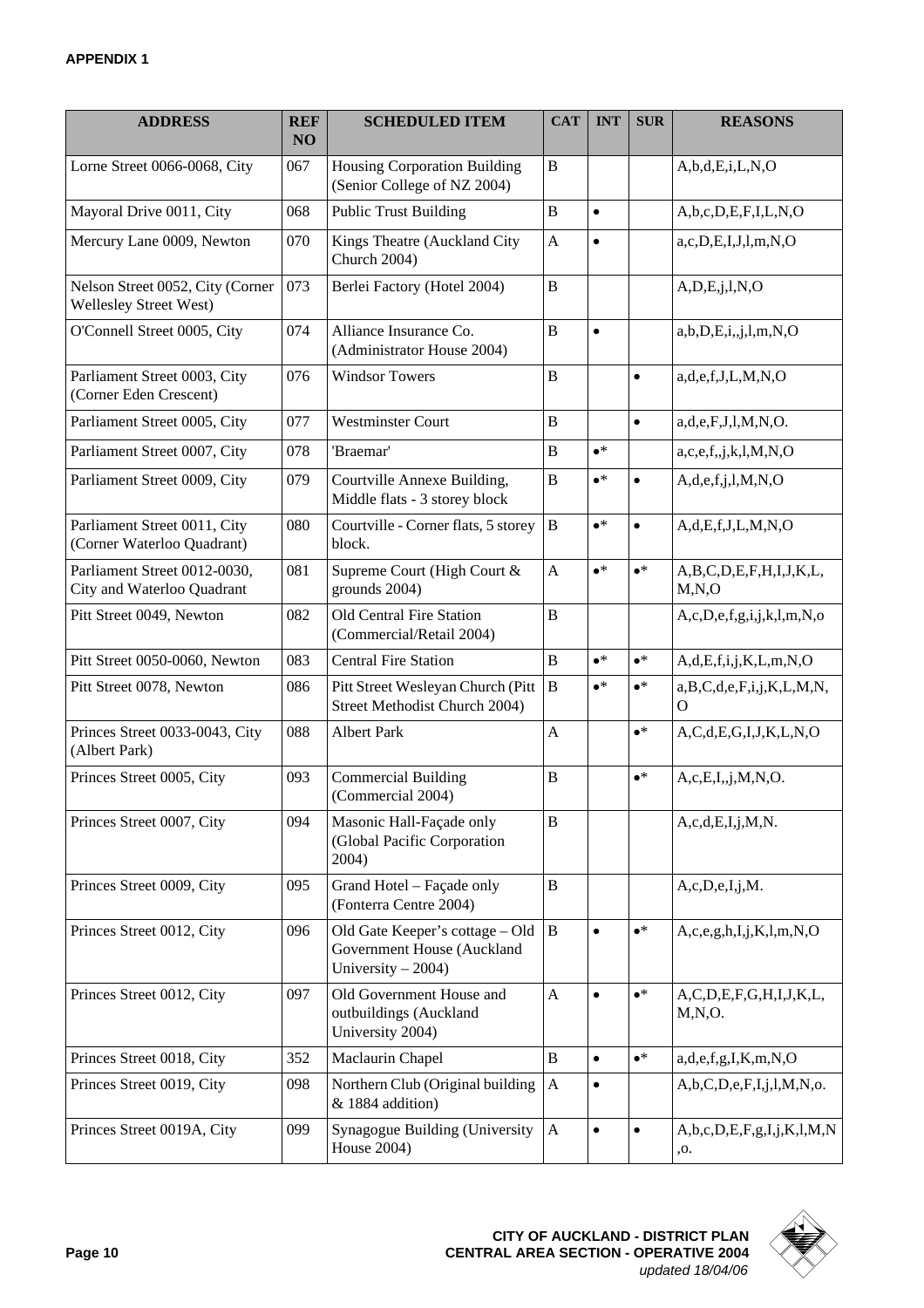| <b>ADDRESS</b>                                  | <b>REF</b><br>NO | <b>SCHEDULED ITEM</b>                                                              | <b>CAT</b>                | <b>INT</b> | <b>SUR</b>  | <b>REASONS</b>                   |
|-------------------------------------------------|------------------|------------------------------------------------------------------------------------|---------------------------|------------|-------------|----------------------------------|
| Princes Street 0021, City                       | 100              | Merchant House - (Community<br>Child care Centre 2004)                             | $\mathbf{A}$              |            | $\bullet$   | A, C, E, f, I, J, K, M, N, o.    |
| Princes Street 0022, City                       | 102              | Auckland University Old Arts<br><b>Block</b>                                       | $\overline{A}$            | $\bullet$  | $\bullet^*$ | A,b,D,E,F,I,J,K,L,M,N,O          |
| Princes Street 0023, City                       | 103              | Merchant House - (Languages<br>International No2-2004)                             | $\mathbf{A}$              | $\bullet$  | $\bullet$   | A, c, E, f, I, J, K, M, N, O     |
| Princes Street 0024, City                       | 104              | Merchant House - (Alfred<br>Nathan House 2004)                                     | $\mathbf{A}$              | $\bullet$  | $\bullet^*$ | A, c, d, E, f, I, J, K, m, N, O  |
| Princes Street 0027, City                       | 105              | Merchant House - (Languages<br>International No.1-2004)                            | $\mathbf{A}$              | $\bullet$  | $\bullet$   | A, C, D, E, f, I, J, K, M, N, O. |
| Princes Street 0029, City                       | 106              | Merchant House - Hamurana<br>(Hamurana 1887, Offices /<br>School $-2004$ )         | $\mathbf{A}$              | $\bullet$  | $\bullet$   | A, C, E, F, I, J, K, M, N, O     |
| Princes Street 0031, City                       | 107              | Merchant House - Pembridge<br>(Pembridge 1896, Bank / Offices<br>2004)             | $\mathbf{A}$              |            | $\bullet$   | A, c, E, f, I, J, K, M, N, O     |
| Princes Street 0033-0043, City<br>(Albert Park) | 108              | Park Keepers Cottage-Albert<br>Park (Bruce Wilkinson Clock<br>Collection - 2004)   | $\overline{A}$            |            | $\bullet$   | A,b,c,d,E,f,I,J,K,m,N,O          |
| Quay Street 0099, City                          | 112              | Ferry Building                                                                     | $\mathbf{A}$              | $\bullet$  | $\bullet^*$ | A, c, D, E, f, I, J, L, M, N, o  |
| Quay Street 0102, City                          | 109              | Colonial Sugar Refining, NZ<br>Head Office - Wharf Police<br>Station (Vacant 2004) | $\, {\bf B}$              | $\bullet$  |             | A,b,c,D,E,F,I,j,l,m,N,o.         |
| Quay Street 0109-0111, City                     | 116              | Public shelter, Eastern - (Fullers<br>ticket office 2004)                          | B                         | $\bullet$  | $\bullet^*$ | A,d,E,I,j,l,M,N,O                |
| Quay Street 0116, City                          | 110              | Marine Workshops Building<br>(Union Fish Co. Building 2004)                        | $\, {\bf B}$              | $\bullet$  |             | A, c, D, E, I, j, M, N, O        |
| Quay Street 0122-0124, City                     | 111              | The Northern Steamship Co.Ltd.<br>Building (Commercial 2004)                       | $\mathbf{B}$              |            |             | A, c, D, E, I, j, M, N, o        |
| Queen Street 0012, City                         | 117              | <b>Chief Post Office (Britomart</b><br>Transport Centre entrance 2004)             | $\boldsymbol{\mathsf{A}}$ |            |             | A,c,D,E,F,I,J,L,m,N,o.           |
| Queen Street 0022-0032, City                    | 118              | Dilworth Building                                                                  | $\mathbf{A}$              | $\bullet$  |             | A, D, E, F, h, I, J, L, M, N, O  |
| Queen Street 0034-0040, City                    | 119              | Queens Arcade                                                                      | B                         | $\bullet$  |             | A, c, E, F, J, m, N, o.          |
| Queen Street 0075, City                         | 121              | <b>Encom House (National Equity</b><br><b>House 2004)</b>                          | $\, {\bf B}$              |            |             | A, c, D, E, I, J, m, N, O        |
| Queen Street 0090-0092, City                    | 122              | <b>Blacketts Building</b>                                                          | $\bf{B}$                  |            |             | A, C, D, E, I, J, l, m, N, O.    |
| Queen Street 0087-0093, City                    | 123              | Dingwall Building                                                                  | $\, {\bf B}$              |            |             | A, D, E, f, I, j, m, N, O        |
| Queen Street 0098, City                         | 124              | <b>Craigs Building</b>                                                             | B                         |            |             | A, c, D, E, g, J, m, N, O        |
| Queen Street 0101-0107, City                    | 125              | New Zealand Guardian Trust<br>(The Guardian 2004)                                  | $\bf{B}$                  | $\bullet$  |             | A, D, E, F, I, j, l, m, N, O     |
| Queen Street 0118, City (Corner<br>Vulcan Lane) | 127              | <b>Vulcan Building (National Bank</b><br>ground floor, Offices above<br>2004)      | $\, {\bf B}$              | $\bullet$  |             | A, D, E, f, I, j, l, M, N, O     |

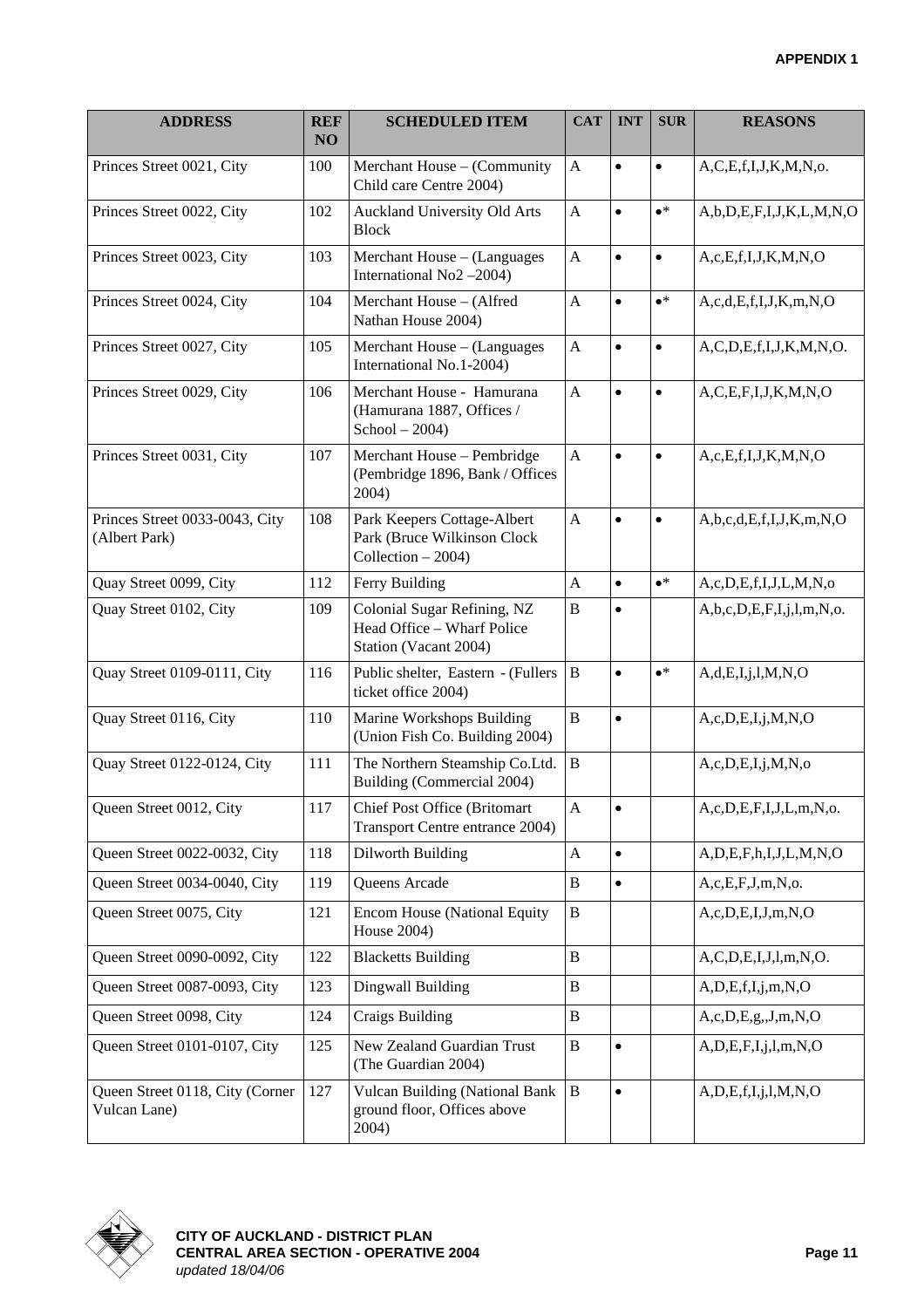| <b>ADDRESS</b>                                                                       | <b>REF</b><br>N <sub>O</sub> | <b>SCHEDULED ITEM</b>                                                                                                                  | <b>CAT</b>     | <b>INT</b> | <b>SUR</b>  | <b>REASONS</b>                    |
|--------------------------------------------------------------------------------------|------------------------------|----------------------------------------------------------------------------------------------------------------------------------------|----------------|------------|-------------|-----------------------------------|
| Queen Street 0125, City                                                              | 128                          | Bank of N.Z. - Façade only (The $ B $<br>Tower 2004)                                                                                   |                |            |             | A,B,C,D,E,I,J,I,m,N,O             |
| Queen Street 0138-0146, City                                                         | 129                          | <b>Ellison Chambers (ASB</b><br>Chambers 2004) Front portion<br>only, between 5 and 7 metres<br>back from the Queen Street<br>frontage | $\overline{B}$ |            |             | A,b,D,e,I,J,L,m,N,O               |
| Queen Street 0182-0184, City<br>(Corner Durham Street East)                          | 132                          | Premier Building                                                                                                                       | $\overline{B}$ | $\bullet$  |             | A, c, D, E, f, I, j, M, N, O.     |
| Queen Street 0186, City (Corner<br>Durham Street East)                               | 133                          | Whitcombe and Tombs Ltd.<br><b>Building (Queen Street</b><br>associated retail use 2004)                                               | B              |            |             | a,d,E,I,j,M,N,O                   |
| Queen Street 0187-0189, City<br>(Corner Durham Street West)                          | 134                          | <b>Auckland Electric Power Board</b><br><b>Building (Queen Street</b><br>associated retail/commercial use<br>$2004)$ )                 | B              | $\bullet$  |             | A, D, E, f, I, l, m, N, O         |
| Queen Street 0192-0196, City                                                         | 135                          | Lewis Eady Building                                                                                                                    | $\mathbf B$    | $\bullet$  |             | A,d,e,I,j,M,N,O                   |
| Queen Street 0210, City (Corner<br>Victoria Street East)                             | 136                          | John Courts Building<br>(Whitcoulls 2004)                                                                                              | B              |            |             | A, c, D, e, I, j, M, N, O         |
| Queen Street 0233-0237, City                                                         | 137                          | <b>Strand Arcade Building</b>                                                                                                          | $\bf{B}$       | $\bullet$  |             | A, c, d, E, F, l, N, O            |
| Queen Street 0256-0260, City                                                         | 139                          | Auckland Savings Bank Building<br>- Head Office (McDonalds<br>Restaurant 2004)                                                         | $\, {\bf B}$   | $\bullet$  |             | A,b,c,D,E,f,I,,j,N,O              |
| Queen Street 0269-0285, City<br>(Corner Queen Street and<br><b>Wellesley Street)</b> | 141                          | Civic Theatre (Queen &<br>Wellesley Street, associated retail<br>use 2004)                                                             | $\mathbf{A}$   | $\bullet$  |             | A, D, E, F, I, j, L, M, N, o      |
| Queen Street 0287-0293, City                                                         | 142                          | Civic House (Queen Street<br>associated retail use 2004)                                                                               | $\, {\bf B}$   | $\bullet$  |             | a,d,e,F,g,j,l,M,N,o               |
| Queen Street 0295, City (Myers<br>Street 0001-0003)                                  | 143                          | Fergusson Buildings                                                                                                                    | B              |            |             | a,d,e,j,K,l,M,N,o                 |
| Queen Street 0301-0303, City                                                         | 144                          | <b>Auckland Town Hall</b>                                                                                                              | A              | $\bullet$  | $\bullet^*$ | A,b,c,d,E,F,g,h,I,J,K,L,m<br>N, O |
| Queen Street 0304-0328 and<br>Lorne Street, City                                     | 145                          | <b>St.James Theatre (Queen Street)</b><br>associated retail use 2004)                                                                  | $\mathbf{A}$   | $\bullet$  |             | A, D, E, F, g, h, i, j, m, N, o   |
| Queen Street 0323-0327, City                                                         | 146                          | Auckland Sunday School Union<br>Building (NZ Sunday School<br>Union Building 2004)                                                     | $\, {\bf B}$   | $\bullet$  |             | A, D, E, f, i, J, l, N, O         |
| Queen Street 0380, City                                                              | 354                          | MLC Assurance Co. Ltd.<br><b>Building</b>                                                                                              | B              |            |             | A,B,d,E,i,j,L,N,o                 |
| Queen Street 0381, City (Greys<br>Avenue 00072 - Myers Park)                         | 148                          | Myers Kindergarten Building                                                                                                            | $\mathbf{A}$   | $\bullet$  | $\bullet^*$ | a,d,e,f,G,h,I,J,K,l,N,O           |
| Queen Street 0381, City (Greys<br>Avenue 00072 - Myers Park)                         | 149                          | Myers Park (Including trees)                                                                                                           | $\mathbf{A}$   | N/A        | $\bullet$   | a, E, G, h, I, J, K, L, N, o      |
| Queen Street 0429, City                                                              | 150                          | <b>Baptist Tabernacle</b>                                                                                                              | $\, {\bf B}$   | $\bullet$  | $\bullet$   | A, c, d, e, f, i, j, K, L, N, O   |

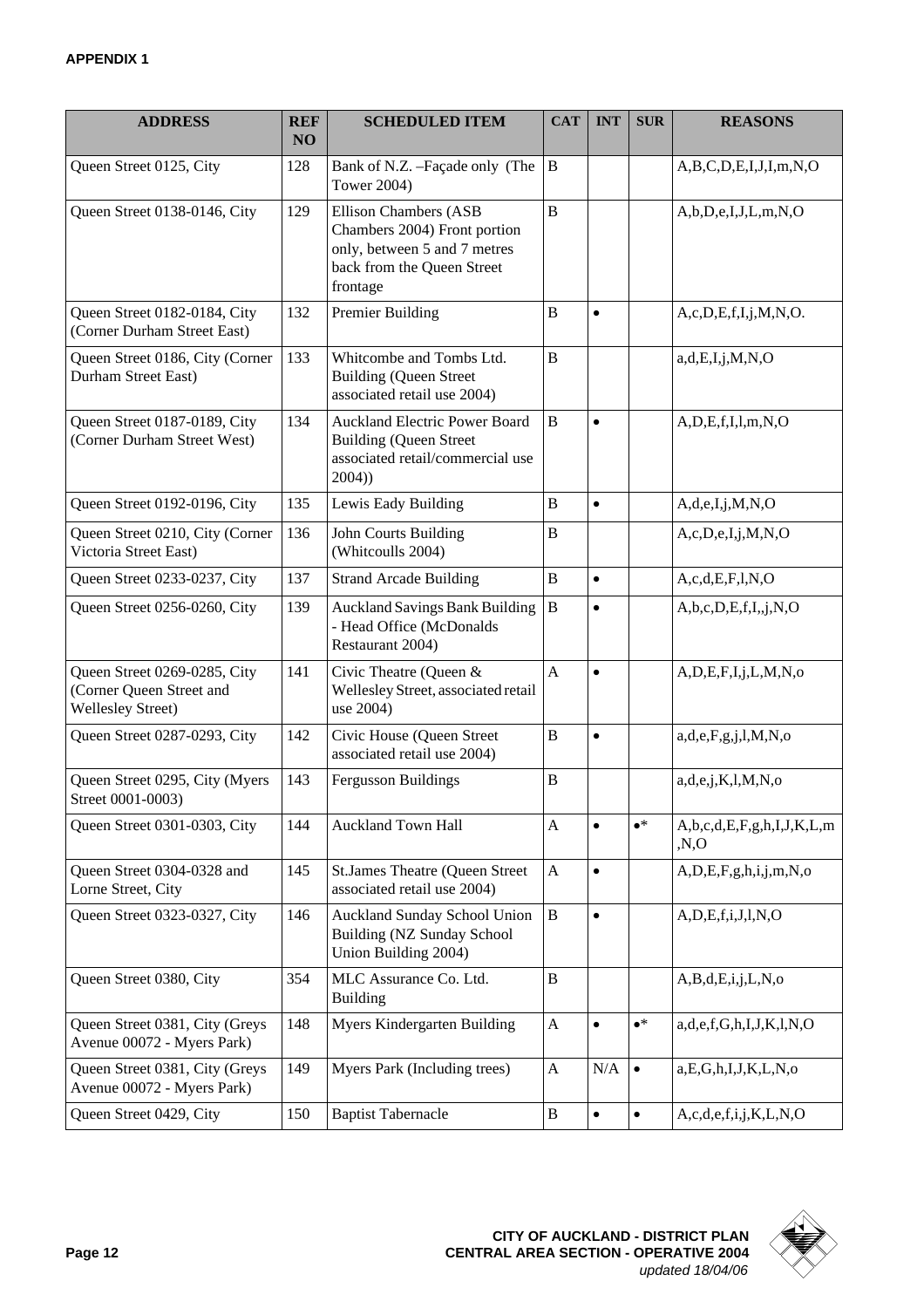| <b>ADDRESS</b>                                                            | <b>REF</b><br>NO | <b>SCHEDULED ITEM</b>                                                                        | <b>CAT</b>       | <b>INT</b>  | <b>SUR</b>  | <b>REASONS</b>                           |
|---------------------------------------------------------------------------|------------------|----------------------------------------------------------------------------------------------|------------------|-------------|-------------|------------------------------------------|
| Queen Street 0456-0486, City<br>(Between Turner Street and City<br>Road)  | 151              | Terrace of shops (Queen Street<br>associated retail use 2004)                                | $\mathbf{A}$     |             | $\bullet^*$ | a, c, d, e, f, i, J, K, L, M, N, O       |
| Shortland Street 0003-0013 and<br>High Street, City                       | 152              | South British Insurance Co.<br>Ltd.Building (NZI 2004) (1927<br>Building only)               | $\overline{B}$   | $\bullet$   |             | A,b,D,e,f,J,L,m,N,O                      |
| Shortland Street 0029-0033<br>(Corner O'Connell Street, City)             | 153              | General House (General Building<br>2004)                                                     | $\, {\bf B}$     | $\bullet$   |             | A,d,E,f,J,L,m,N,O                        |
| Shortland Street 0074, City                                               | 154              | <b>IYA Radio Station Building</b><br>(University of Auckland -<br>Kenneth Myers Centre 2004) | $\mathbf{A}$     | $\bullet$   | $\bullet$   | A,b,d,E,I,J,K,L,N,O                      |
| St Patricks Square 0001, City<br>(Wyndham Street frontage)                | 191              | <b>St.Patricks Cathedral</b>                                                                 | A                | $\bullet$   | $\bullet$   | A,c,D,E,F,I,J,K,L,N,O                    |
| Symonds Street & Grafton<br>(Corner Symonds Street and<br>Grafton Bridge) | 155              | Bus Shelter & Public Toilets                                                                 | $\overline{B}$   |             |             | a, c, e, f, i, J, K, L, M, N, O          |
| Symonds Street 0002, City                                                 | 157              | <b>St.Andrews Church</b>                                                                     | $\mathbf{A}$     | $\bullet$   | $\bullet^*$ | A,b,C,d,E,F,I,J,K,L,M,N,<br>O            |
| Symonds Street 0007, City<br>(Corner Alfred Street)                       | 006              | Old Choral Hall (Whole corner<br>building)                                                   | $\mathbf{A}$     | $\bullet$   |             | A, c, D, E, g, h, i, J, K, l, m, N,<br>Ω |
| Symonds Street 0012, City                                                 | 158              | House (Auckland University<br>Political Studies Building 2004)                               | $\overline{B}$   |             | $\bullet^*$ | a,c,e,j,k,l,M,N,O                        |
| Symonds Street 0014, City                                                 | 159              | House (Auckland University<br>Political Studies Building 2004)                               | $\overline{B}$   |             | $\bullet^*$ | a, C, e, j, k, l, M, N, O                |
| Symonds Street 0016, City                                                 | 160              | House (Auckland University<br>Political Studies Building 2004)                               | $\overline{B}$   |             | $\bullet^*$ | a, C, e, j, k, l, M, N, O                |
| Symonds Street 0025-0029, City<br>(Corner St.Paul Street)                 | 161              | Doctors Houses (Commercial<br>2004)                                                          | $\overline{B}$   |             | $\bullet$   | A, c, E, f, j, K, L, N, O                |
| Symonds Street 0028, City                                                 | 162              | <b>St.Pauls Church</b>                                                                       | $\boldsymbol{A}$ | $\bullet$   | $\bullet$   | A, B, c, d, E, F, i, J, K, L, N, O       |
| Symonds Street 0044, City                                                 | 163              | <b>State Flats</b>                                                                           | $\boldsymbol{A}$ | $\bullet^*$ |             | A,b,D,E,f,I,L,m,N,O                      |
| Symonds Street 0064, City                                                 | 164              | <b>Rationalist House</b>                                                                     | B                | $\bullet$   | $\bullet$   | A, c, d, E, f, i, k, l, N, O             |
| Symonds Street 0116, City                                                 | 165              | First Church of Christ Scientist<br>(PQ Publishers 2004)                                     | B                | $\bullet$   |             | A, D, E, F, i, K, l, N, O.               |
| Symonds Street 0120, City (and<br>Symonds Street 0105-0107)               | 166              | <b>Symonds Street Cemetery</b>                                                               | $\mathbf{A}$     | N/A         | $\bullet$   | A, C, e, g, I, J, K, L, M, N, O          |
| Te Taou Crescent 0026-0046,<br>City                                       | 013              | <b>Auckland Railway Station</b><br>(Railway Campus- Auckland<br>University 2004)             | $\mathbf{A}$     | $\bullet$   | $\bullet^*$ | A, D, E, F, I, K, L, N, O.               |
| Viaduct Harbour, City                                                     | 170              | Viaduct Liftbridge                                                                           | B                | N/A         | $\bullet^*$ | B, E, j, K, l, m, N, O                   |
| Victoria Street East 0009-0017,<br>City (Corner High Street)              | 171              | Lister Building (Victoria Street<br>East associated retail use 2004)                         | $\, {\bf B}$     | $\bullet$   |             | A, D, E, f, i, J, l, N, O                |
| Victoria Street West 0019-0025,<br>City                                   | 172              | Sargood, Son and Ewen Building<br>- Facade (Retail 2004)                                     | $\, {\bf B}$     |             |             | A, c, d, E, l, N, o                      |
| Victoria Street West 0075, City<br>(Corner Federal Street)                | 173              | Aurora Hotel (Aurora Tavern<br>2004)                                                         | $\bf{B}$         |             |             | A, c, D, e, i, J, K, l, M, N, O          |

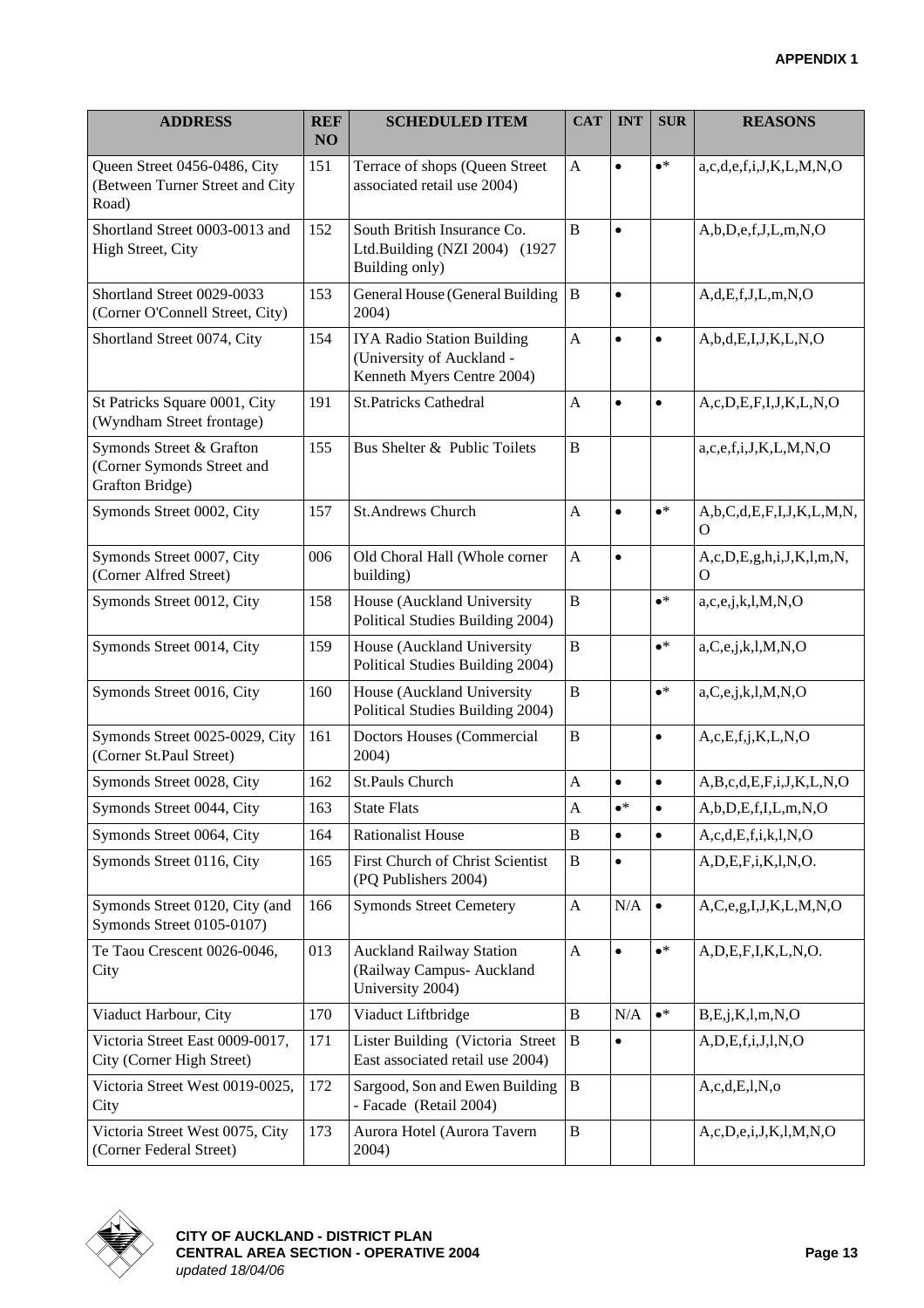| <b>ADDRESS</b>                                                    | <b>REF</b><br>NO | <b>SCHEDULED ITEM</b>                                                                                                                               | <b>CAT</b>     | <b>INT</b>  | <b>SUR</b>  | <b>REASONS</b>                  |
|-------------------------------------------------------------------|------------------|-----------------------------------------------------------------------------------------------------------------------------------------------------|----------------|-------------|-------------|---------------------------------|
| Victoria Street West 0137, City<br>(Corner Wellesley Street West) | 072              | Empire Hotel - Refer Diagram 2<br>at the end of Schedule A                                                                                          | $\, {\bf B}$   |             |             | a, c, e, I, j, l, M, N, O       |
| Victoria Street West 0203-0271,<br>City (Victoria Park)           | 179              | Campbell Free Kindergarten<br><b>Building</b>                                                                                                       | $\, {\bf B}$   |             | $\bullet^*$ | a, c, d, e, g, I, j, k, l, N, O |
| Victoria Street West 0210-0218,<br><b>City 916</b>                | 178              | <b>City Destructor Chimney</b><br>(Victoria Park Market Chimney<br>2004)                                                                            | $\mathbf{A}$   |             | $\bullet^*$ | A, B, c, E, i, J, K, L, M, N, o |
| Victoria Street West 0210 - 0218,<br>City $916$                   | 355              | City Destructor Buildings (Boiler   B<br>Room, Generator Room, Battery<br>House)                                                                    |                |             | $\bullet^*$ | A,b,c,e,i,j,k,l,M,N,O.          |
| Victoria Street West 0210 - 0218,<br>City $916$                   | 356              | City Destructor Buildings (Depot   B<br>Perimeter Buildings Victoria St /<br>Union St)                                                              |                |             | $\bullet^*$ | A,b,e,i,J,K,L,M,N,O.            |
| Victoria Street West 0210 - 0218,<br>City $916$                   | 357              | <b>City Destructor Buildings</b><br>(Stables)                                                                                                       | $\, {\bf B}$   | $\bullet$   | $\bullet^*$ | A,b,E,i,J,K,L,M,N,O.            |
| Victoria Street West 0210 - 0218,<br>City $916$                   | 358              | <b>City Destructor Buildings</b><br>(Destructor Building)                                                                                           | $\mathsf{A}$   | $\bullet$   | $\bullet^*$ | A,b,c,E,i,J,K,L,M,N,O.          |
| Vulcan Lane 0006-0008, City                                       | 180              | Occidental Hotel                                                                                                                                    | $\, {\bf B}$   | $\bullet$   |             | A,b,C,e,i,J,l,M,N,O             |
| Vulcan Lane 0012, City                                            | 181              | Queens Ferry Hotel                                                                                                                                  | $\overline{B}$ |             |             | A, C, e, i, J, l, M, N, O       |
| Vulcan Lane 0025-0031, City<br>(Corner High Street)               | 052              | Giffords<br><b>Building</b><br> c1930 B<br>building<br>original<br>only,<br>not<br>subsequent additions)                                            |                | $\bullet$   |             | A, D, E, F, J, m, N, O          |
| Wellesley Street East 0018-0026,<br>City                          | 359              | <b>Wellesley Street Telephone</b><br>Exchange building (New<br>Auckland City Gallery 2004)                                                          | $\, {\bf B}$   |             |             | a,b,D,e,i,J,l,M,N,o             |
| Wellesley Street East 0028-0036,<br>City                          | 360              | YMCA, Auckland Hospital<br><b>Board Building (St.James</b><br>Apartment building 2004)                                                              | $\overline{B}$ |             |             | a,b,c,D,e,i,j,l,M,N,o           |
| Wellesley Street East 0059-0067,<br>City                          | 185              | <b>Auckland Technical College</b><br>(Auckland Institute of<br>Technology 'B' Block 2004)                                                           | $\, {\bf B}$   |             | $\bullet^*$ | A,c,D,e,i,J,K,L,N,O             |
| Wellesley Street West 0011, City<br>(Corner Elliot Street)        | 183              | Smith and Caughey (Lippincott<br>Building)                                                                                                          | $\mathbf{A}$   | $\bullet$   |             | A, D, E, f, J, L, M, N, O       |
| Wellesley Street West 0015-<br>0031, City (Corner Elliot Street)  | 184              | <b>Archibald Clark and Sons</b><br>Warehouse (T & G Building /<br>Wellesley & Elliot Street<br>associated retail use 2004)                          | B              | $\bullet$   |             | A,c,D,e,f,g,j,L,m,N,o           |
| Whitaker Place 0007-0013, City                                    | 188              | Cintra Flats 3 Blocks - 0007A to<br>0007E Corner block adjacent<br>access to 0005 Whitaker Place,<br>0011 Middle Block, 0013 Corner<br><b>Block</b> | B              | $\bullet^*$ | $\bullet$   | a,d,E,f,j,K,M,N,O               |
| Wyndham Street 0014, City                                         | 189              | <b>Blackstone Chambers.</b>                                                                                                                         | B              | $\bullet$   |             | a,c,e,F,I,j,l,N,O               |
| Wyndham Street 0043, City<br>(Corner Hobson Street)               | 190              | <b>St.Patricks Presbytery</b>                                                                                                                       | $\, {\bf B}$   | $\bullet$   | $\bullet$   | a, c, D, E, f, i, J, K, N, O    |